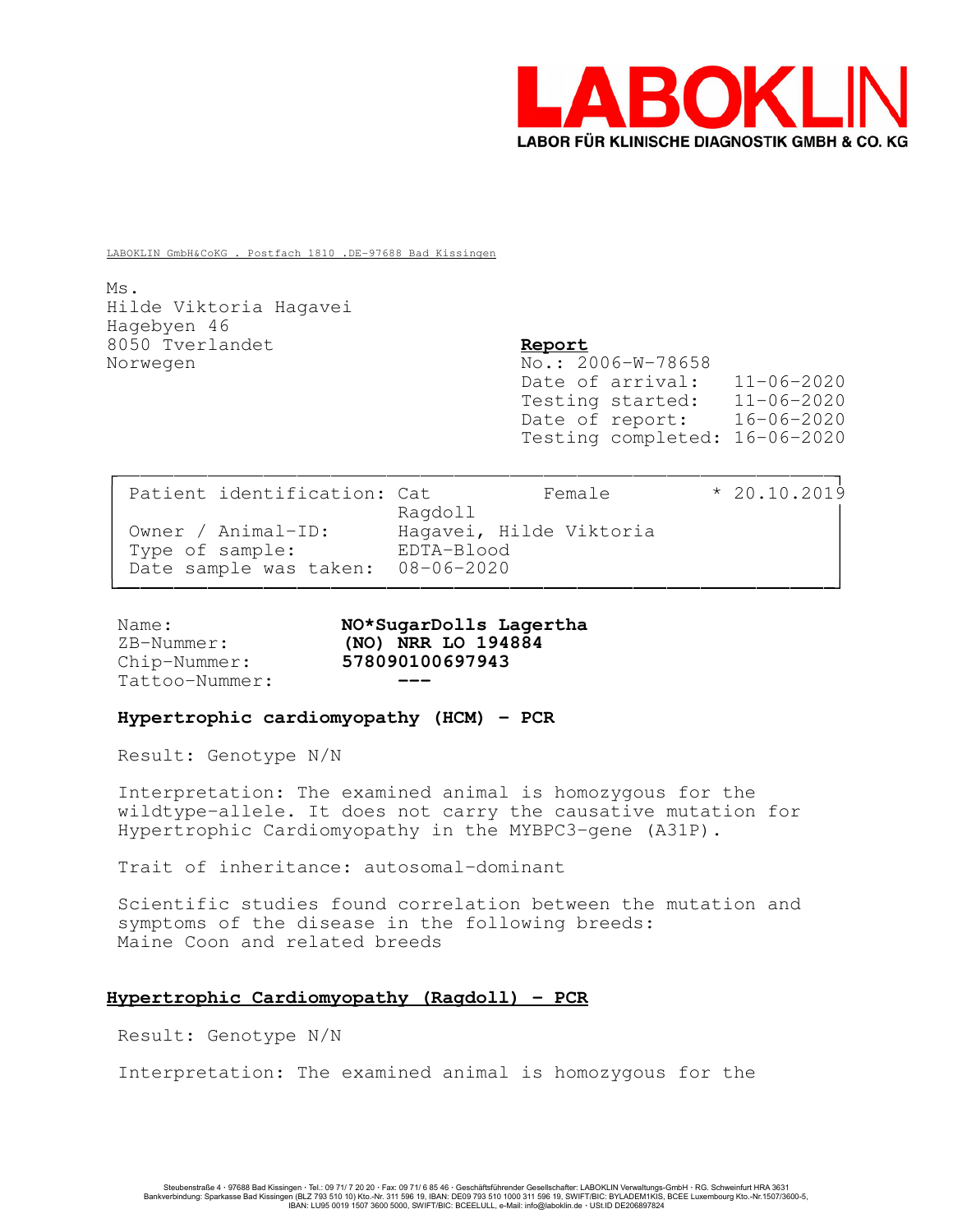

wildtype-allele. It does not carry the causative mutation for Hypertrophic Cardiomyopathy in the MYBPC3-gene (R820W).

Trait of inheritance: autosomal-dominant

Scientific studies found correlation between the mutation and symptoms of the disease in the following breeds: Ragdoll and related breeds

#### Polycystic kidney disease (PKD) - PCR

Result: Genotype N/N

Interpretation: The examined animal is homozygous for the wildtype-allele. It does not carry the causative mutation for Polycystic Kidney Disease in the PKD1-gene.

Trait of inheritance: autosomal-dominant

# Pyruvatkinase Deficiency:

Result: Genotype N/N

Interpretation: The examined animal is homozygous for the wildtype-allele. It does not carry the causative mutation for Pyruvate Kinase Deficiency in the PKLR-gene.

Trait of inheritance: autosomal-recessive

## Progressive Retinal Atrophy (rdAc-PRA):

Result: Genotype N/N

Interpretation: The examined animal is homozygous for the wildtype-allele. It does not carry the causative mutation for Progressive retinal atrophy (rdAc-PRA) in the CEP290-gene.

Trait of inheritance: autosomal-recessive

## Genetic determination of bloodgroup - PCR

Result: Genotype N/N

Interpretation: The examined animal is homozygous for the N-allele. It does not carry the causative genetic variant found in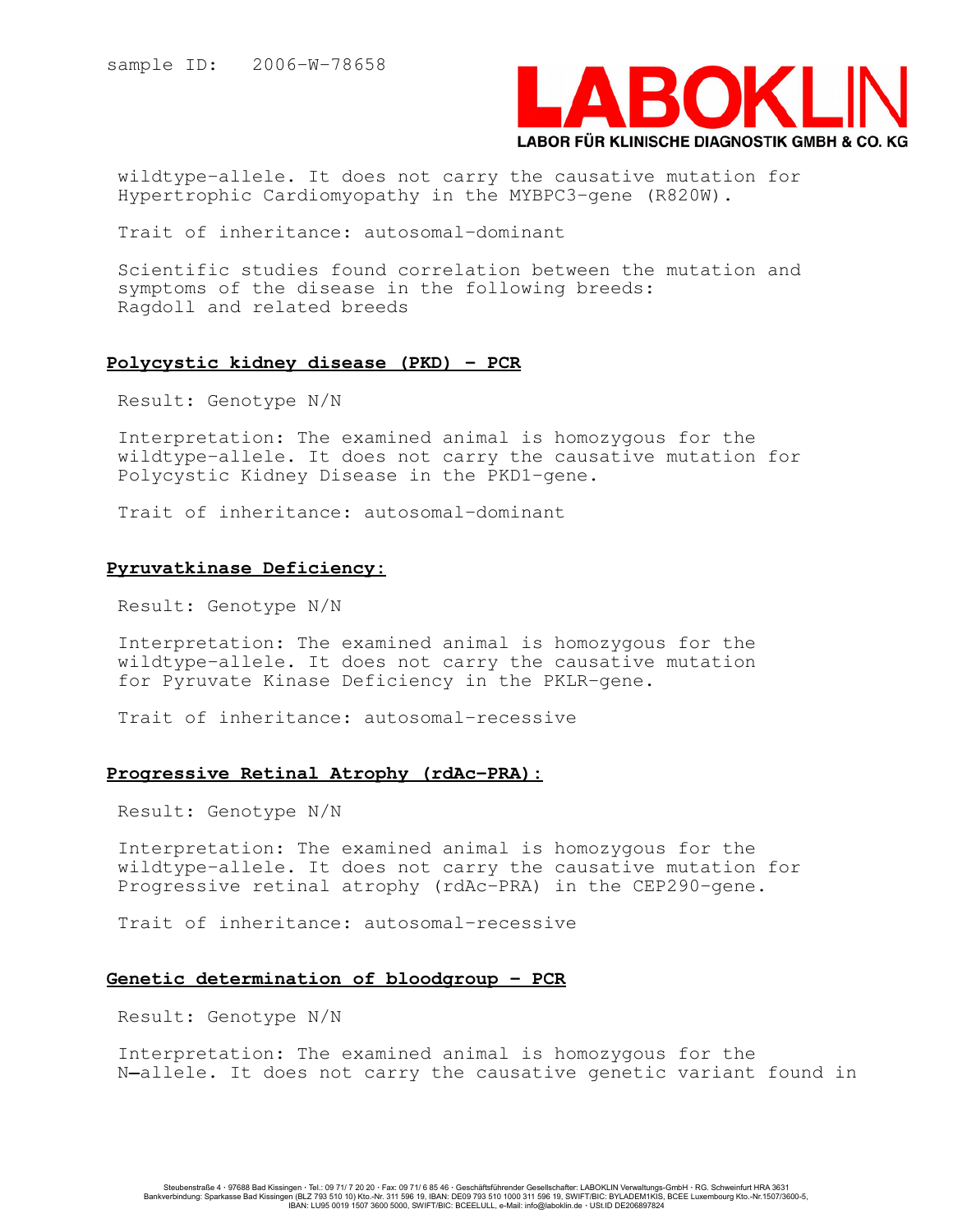

correlation with the serologic blood group B and AB (C) so far.

The test detects the genetic variants of the alleles b and c. Allelic series: N>c>b

Scientific studies found correlation between the allele c and the serologic blood group AB (C) exclusively for Ragdoll cats.

#### Feline Spinal Muscular Atrophy (SMA) - PCR

Result: Genotype N/N

Interpretation: The examined animal is homozygous for the wildtype-allele. It does not carry the causative mutation for Spinal Muscular Atrophy in the LIX1-LNPEP-gene.

Trait of inheritance: autosomal-recessive

Scientific studies found correlation between the mutation and symptoms of the disease in the following breeds: Maine Coon and related breeds

#### Glycogen storage disease (GSDIV) - PCR

Result: Genotype N/N

Interpretation: The examined animal is homozygous for the wildtype-allele. It does not carry the causative mutation for Glykogen storage disease Type IV in the GBE1-gene.

Trait of inheritance: autosomal-recessive

Scientific studies found correlation between the mutation and symptoms of the disease in the following breeds: Norwegian forest cat and related breeds

## Sampling:

The following impartial person (veterinarian, breed warden, or similar) signed the form for the sampling and identity check of the animal:

Veterinaersenteret AS - Fauske